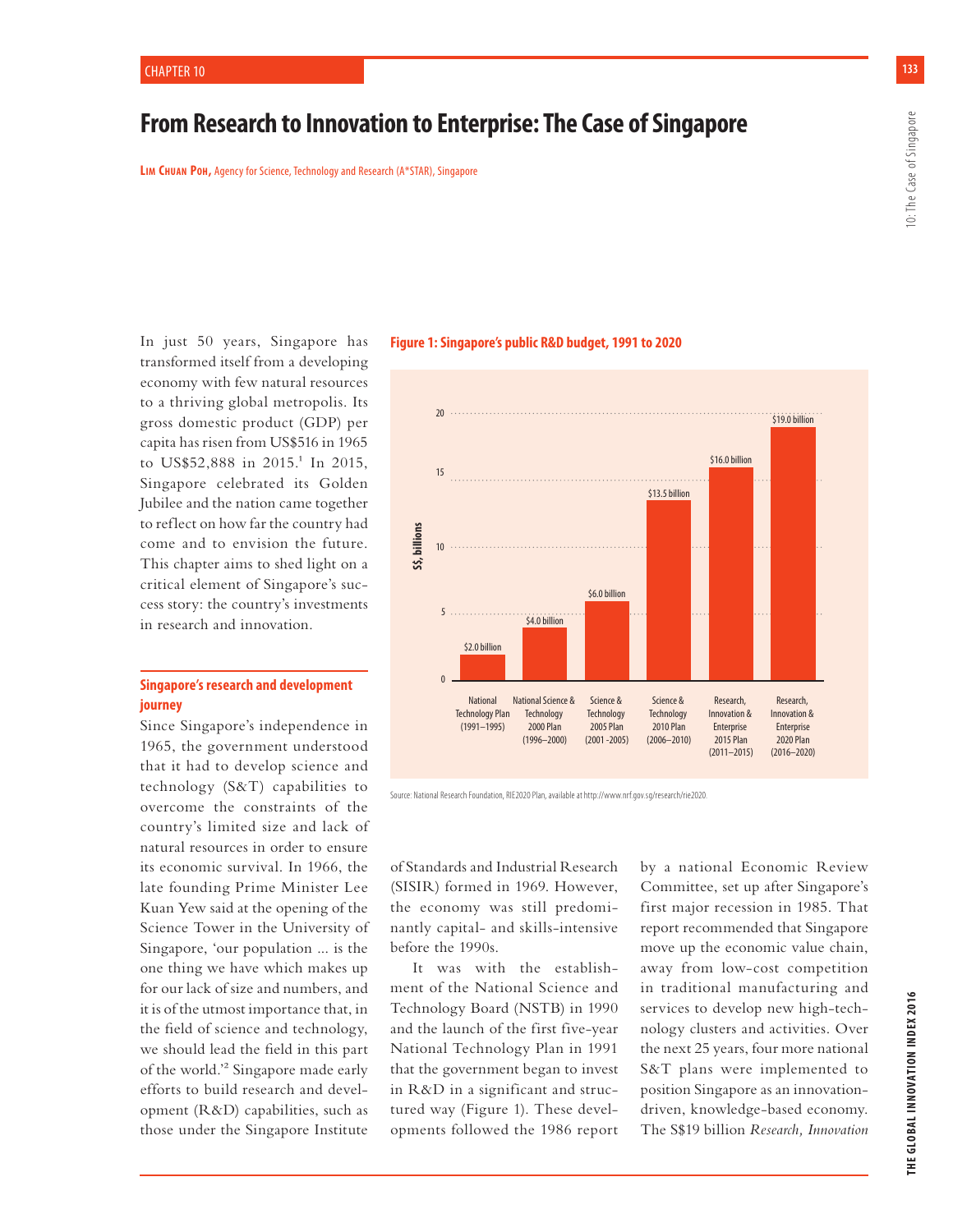## 0 2 4 6 8 10 1990 1991 1992 1993 1994 1995 1996 1997 1998 1999 2000 2001 2002 2003 2004 2005 2006 2007 2008 2009 2010 2011 2012 2013 2014 **Source: National R&D Survey of Singapore 2014.**<br>Source: National R&D Survey of Singapore 2014. **D** Public expenditure on R&D **Business expenditure on R&D**

*and Enterprise 2020 Plan* (RIE2020) is the country's sixth five-year plan; announced by Singapore's Prime Minister Lee Hsien Loong in January 2016, it represents a nearly 10-fold increase in the public R&D budget over the S\$2 billion National Technology Plan of 1991.

**Figure 2: Gross expenditure on R&D, 1990 to 2014**

With strong government commitment to R&D and a steady stream of public funding, a rich and diverse research ecosystem has been built up in Singapore over the past two and a half decades. This ecosystem includes the research institutes of the Agency for Science, Technology and Research (A\*STAR), which focus on mission-oriented research for economic impact; research-intensive universities that concentrate on academic research to develop a base of fundamental knowledge; and academic medical centres and hospitals that focus on translational and clinical research, as well as corporate labs.

Singapore has also launched major infrastructural initiatives to strengthen its research and innovation system. The one-north masterplan was conceived in 2001 to catalyse the growth of research-intensive hubs in the biomedical sciences and the physical sciences and engineering (in Biopolis and Fusionopolis, respectively),<sup>3</sup> where researchers from the public and private sectors could co-locate. In October 2015, with the completion of the stateof-the-art facilities at Fusionopolis Two, the one-north vision reached a meaningful milestone as a vibrant and dynamic hub: home to over 250 companies, 600 start-ups, 16 public research institutes, five corporate universities and institutes of higher learning comprising an internationally diverse community of 16,000 scientists, researchers, and innovators coming from both the public and private sectors. It is therefore heartening to note that Thomson

Reuters has ranked A\*STAR as one of the world's Top 25 Global Innovators (Government) at the 9th position.4

#### **An outcomes-driven and phased approach**

Singapore has taken a steady and sustained approach to funding R&D as a critical pillar of Singapore's economic development strategy (Figure 2). The public R&D budget has increased from S\$2 billion under the 1991 five-year National Technology Plan to S\$19 billion under the recently announced RIE2020 Plan. Annual public expenditure on R&D (PUBERD) reached S\$3.3 billion in 2014, a compound annual growth rate (CAGR) of 11.1% over the past nearly two and a half decades (1990 to 2014). Correspondingly, annual business expenditure on R&D has grown at a CAGR of 12.5% over the same period, from \$0.3 billion in 1990 to \$5.2 billion in 2014, the highest level yet.

The development of Singapore's research and innovation system has been different from that of many other successful research-intensive countries around the world. Unlike the research and innovation systems of countries such as Switzerland and Germany, which grew organically out of centuries-old researchintensive universities or industries, Singapore's R&D push was predominantly a directed, government-led effort to upgrade and strengthen the competitiveness of the domestic economy. In other words, Singapore's R&D journey was rooted in a need for economic competitiveness and growth. Today its research and innovation policies continue to heavily emphasize economic outcomes and impact. Given the many competing needs for resources, Singapore also had to adopt a pragmatic, phased approach to its R&D initiative.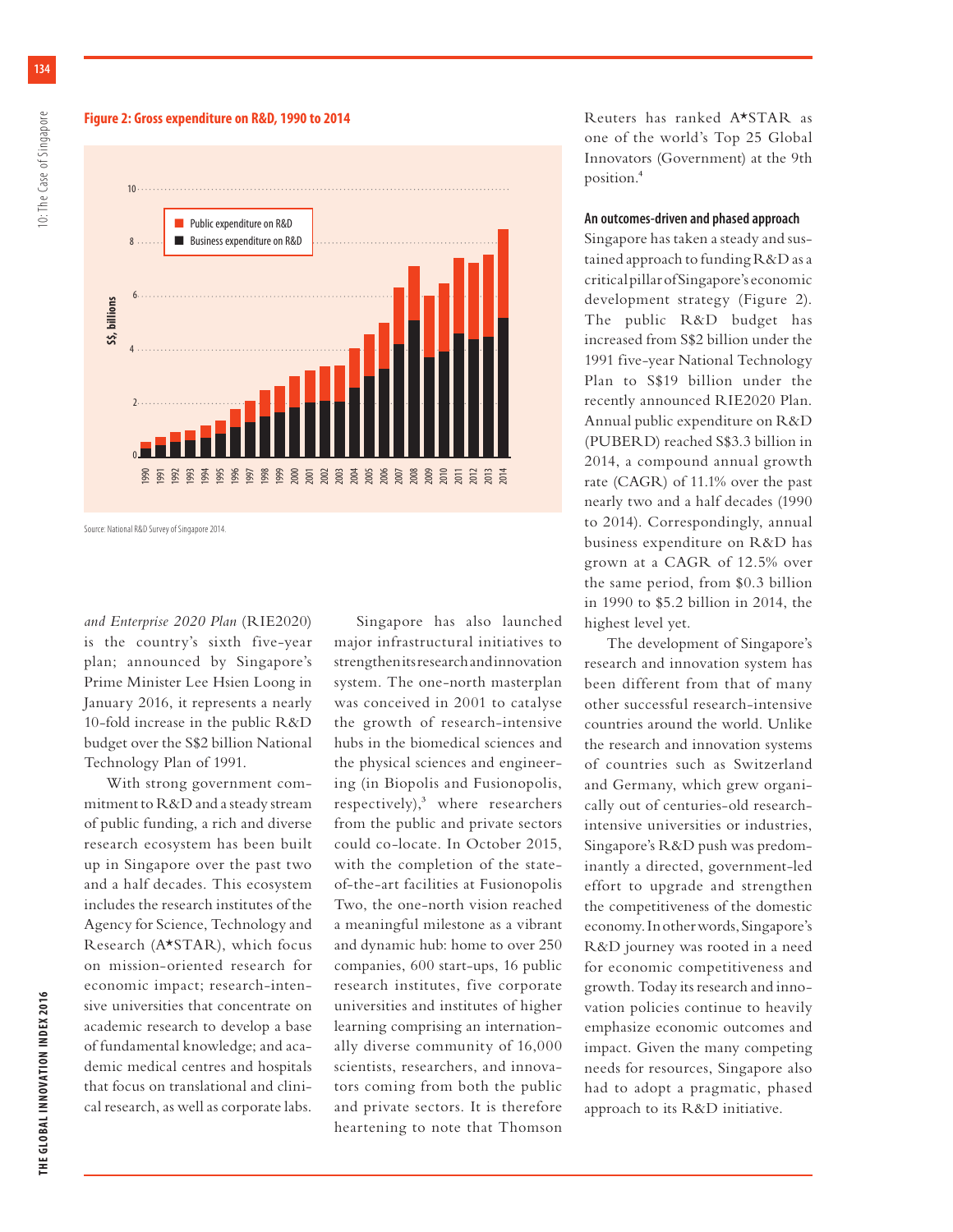**135**

The launch of its National Technology Plan in 1991 provided the framework for establishing Singapore's science and engineering research institutes over the following 10 years. A key feature of these institutes was their purpose: they were set up to serve Singapore's manufacturing sectors, mainly electronics, engineering, and chemicals. By 2001 Singapore saw that the biomedical sciences presented tremendous growth potential. It started the Biomedical Sciences (BMS) Initiative to establish biomedical sciences as the fourth pillar of the manufacturing economy, alongside electronics, engineering, and chemicals. Between 2001 and 2005, Singapore put into place the key building blocks that would establish core scientific biomedical capabilities and attract the talent needed for the endeavour. In its second phase (2006–10), the BMS Initiative focused on strengthening biomedical science capabilities to bring scientific discoveries from the laboratory bench to the bedside, to improve human health and healthcare delivery, and to bring benefits to the economy and society.

From 2004 to 2006, concurrent with the launch of the second phase of the BMS Initiative, two successive reviews were conducted with the aim of transforming Singapore's public universities into autonomous and research-intensive institutions to enable them to respond to the increasingly competitive global academic landscape and become worldclass research universities. This review led to a significant increase in funding for academic research, the setting up of an Academic Research Council, and the establishment of the Research Centres of Excellence (RCEs). Five RCEs were established within Singapore's two largest universities<sup>5</sup>—the National University

of Singapore (NUS) and the Nanyang Technological University (NTU)—to attract world-class academic investigators, train highquality research talent, and create new knowledge in the specific areas of each centre. In the process, the international standing of Singapore's universities rose significantly. In the 2016 *Times Higher Education* global university rankings, NUS was ranked 26th and NTU 55th, up from their respective positions 34th and 174th only five years before.<sup>6</sup>

In 2006, with a rapidly growing and diversifying research landscape, Singapore recognized the need for high-level coordination and strategizing of the research efforts. This led to the establishment of the Research, Innovation and Enterprise Council, chaired by the Prime Minister and comprising international and local members, to steer the overall direction of the strategy. The National Research Foundation was established at the same time to plan, coordinate, and monitor the execution of the strategy.

#### **From research to innovation to enterprise (R-I-E)**

In 2010, in the aftermath of the global financial crisis, Singapore undertook another review of its economic strategies to position itself for the new post-crisis environment and to achieve sustained and inclusive growth. Among other things, that review recommended strengthening its emphasis on business innovation and the commercialization of R&D, including creating customized platforms to facilitate the integration of the capabilities of research institutions, companies, and public-sector agencies to deliver innovative solutions. This approach gave rise to the pivotal articulation of Singapore's R&D framework—one that is based

on open innovation—from research to innovation to enterprise.

The fifth national R&D plan the Research, Innovation and Enterprise 2015 Plan (RIE2015) (2011–15)—espoused, for the first time, differentiated open innovation strategies targeted at the different enterprise segments that make up Singapore's economy. Singapore recognized then that its research ecosystem had progressed to another level of maturity, and a pipeline of promising research outputs had the potential to yield benefits. By recognizing that multinational corporations (MNCs), large local companies, small and mediumsized enterprises (SMEs), and startups each have different needs and capacities for conducting R&D and absorbing research outputs, Singapore embarked on customizing partnership models and open innovation platforms suited to their specific needs and circumstances. For example, the differentiated value proposition that Singapore was able to offer MNCs was the spectrum of science and engineering capabilities available within a small, compact location; seamless access to these capabilities across different research institutions; and the rich diversity of world-class talent present in those institutions.

In contrast, SMEs typically had limited resources available for R&D and were interested in new products or services that could bring additional revenue streams, or in productivity measures that could help them remain competitive. Publicsector efforts were then focused on either bringing technologies further down the value chain so they could be readily licensed by the companies or creating ready-to-go technologies that could be easily adopted. Consortia that brought these SMEs into the supply chains of larger MNCs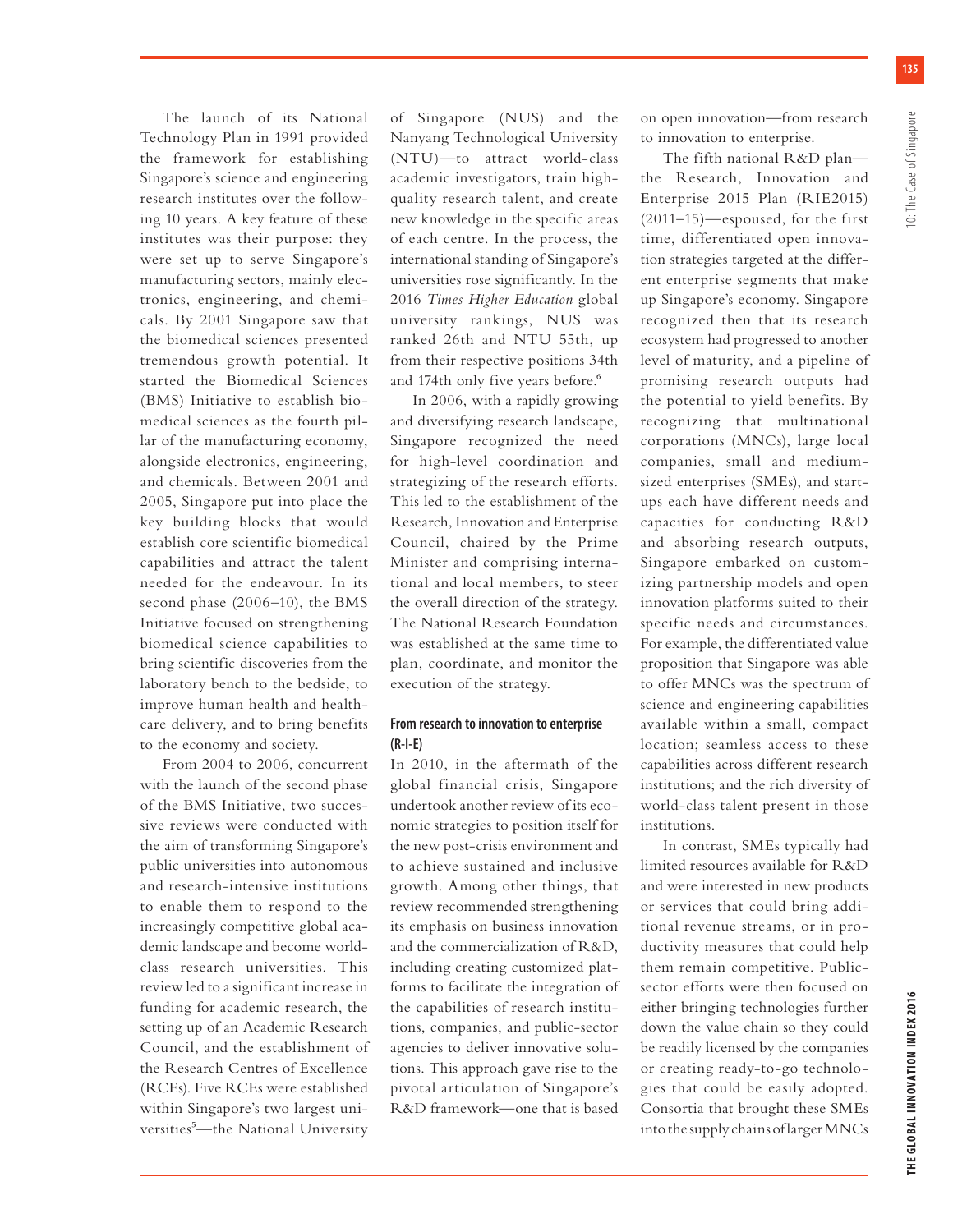

### **Figure 3: Comparison of corporate R&D expenditure across small research-intensive countries, 2014**

### **Table 1: Global expenditure of the top five corporate spenders as a percentage of national BERD, latest available year**

| Switzerland (2012) | Netherlands (2014) | Sweden (2014) | Finland (2014) | <b>Israel (2014)</b> | Singapore (2014) |
|--------------------|--------------------|---------------|----------------|----------------------|------------------|
| 164%               | 149%               | 74%           | 72%            | 23%                  | 26%              |

Source: Estimates based on data from the EU Industrial R&D Investment Scoreboard; OECD Main Science and Technology Indicators; 2014 National R&D Survey of Singapore; and the European Central Bank.

Note: Percentage figures were estimated by dividing data from the EU Industrial R&D Investment Scoreboard (the numerator) by the national BERD (the denominator, which was estimated by multiplying BERD in the national currency, taken from the OECD and the 2014 National R&D Survey of Singapore, by appropriate exchange rates, taken from the European Central Bank).

were also a particularly useful model for ensuring that these smaller firms could raise their capabilities so they could continue to serve the MNCs.

The economic agenda has always been a fundamental tenet of Singapore's R&D strategy: all of Singapore's national S&T plans have consistently articulated the goal of catalysing private-sector investment and growth. Singapore has therefore adopted a holistic and integrated approach to developing research, innovation, and enterprise capabilities that allow it to translate research discoveries to impactful outcomes.

## **Singapore's strategy: Open innovation and open talent**

Singapore's innovation system has been characterized by a strong openness to foreign investments, ideas, and talent. As a small, resource-constrained economy since its independence, Singapore recognized that it needed to tap into globalization

to survive. Since the 1960s, the Singapore Economic Development Board (EDB) pioneered a strategy of welcoming and attracting MNCs and foreign direct investments into Singapore—at a time when many other countries were, at best, still largely ambivalent about foreign investment and corporations.

This attitude of openness has similarly been adopted in the R&D sector. When Singapore was building up its R&D capabilities in the early years, it relied on an open talent strategy to recruit international scientific leaders to seed capabilities and mentor young scientists. As a result, today Singapore has a robust core of local research talent complemented by a rich diversity of international talent. Of Singapore's research community,  $30\%$  are foreign,<sup>7</sup> allowing it to tap into the diversity of research ideas, expertise, and networks around the world. This puts Singapore among the most internationally diverse R&D ecosystems globally, on par with Sweden and the United Kingdom.

Another trend that Singapore has leveraged on in its R&D strategy is that of open innovation. As defined by Henry Chesbrough in 2006, 'Open innovation is the use of purposive inflows and outflows of knowledge to accelerate internal innovation, and expand the markets for external use of innovation, respectively.'8 Globalization, technological advances, increased connectivity, and intensifying competition have led many companies to turn away from the traditional Bell Labs approach of internal R&D.9 Instead, companies embrace the open innovation model and partner more aggressively with public-research performers across the globe. For example, Procter & Gamble is an early adopter of open innovation models through their Connect+Develop programme. From 2000 to 2006, the programme

**136**

O: The Case of Singapore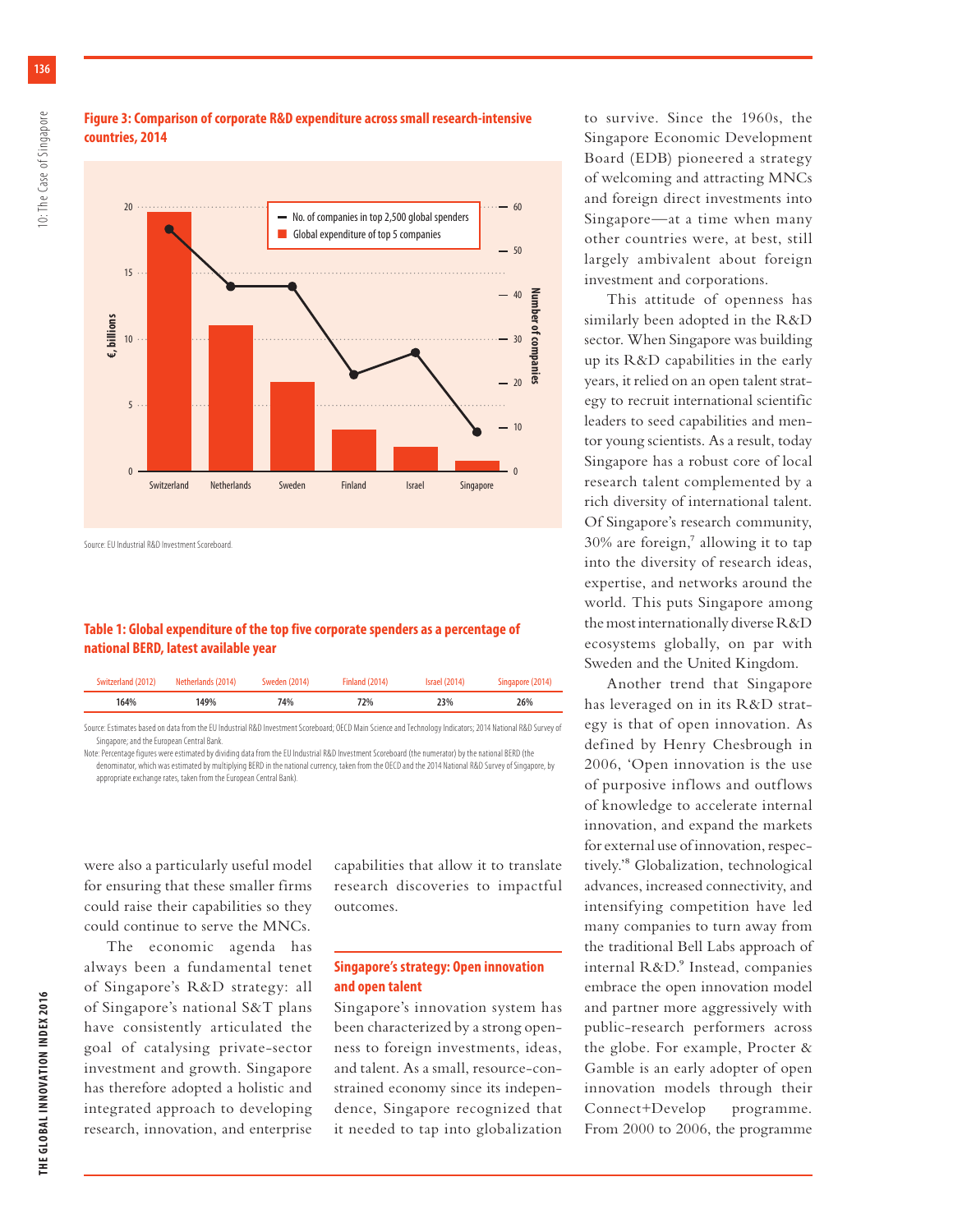helped increase their R&D productivity by almost 60%, more than doubled their innovation success rate, and doubled their share price while lowering their cost of innovation: their R&D investment as a percentage of sales decreased from 4.8% in 2000 to 3.4% in 2006.10

Very early on, Singapore recognized and harnessed the benefits of open innovation by collaborating with and anchoring strategic MNC partners, thereby transferring their capabilities and expertise to the local ecosystem while creating good jobs in the local economy. Singapore's economic agencies, such as A\*STAR and EDB, make coordinated efforts to leverage open innovation to strengthen Singapore's key industry clusters. For example, A\*STAR and EDB successfully partnered with Applied Materials, the largest semiconductor equipment manufacturer in the world, to anchor the firm's R&D operations in Singapore. Today all wafer-level packaging research across the firm is conducted in Singapore, adding to Singapore's position as a key global node for semiconductor R&D.

Another example of Singapore's open innovation strategy that has led to industry growth is seen in the aerospace cluster. Under the A\*STAR Aerospace Research Consortium, major aerospace MNCs (such as Airbus, Boeing, Pratt & Whitney, and Rolls-Royce), local leading companies, and A\*STAR research institutes collaborate in pre-competitive research. The consortium has played a critical role in building the R&D expertise needed for Singapore's aerospace industry, allowing it to gain a competitive edge over other emerging hubs in the region.

In recent years, Singapore's research-intensive universities have also deepened their industry engagement with major collaborations including the Rolls-Royce@ NTU Corporate Lab and Keppel-NUS Corporate Lab. In the health and biomedical sciences space, A\*STAR, the universities, hospitals, and academic medical centres also collaborate closely in major translational and clinical research programmes that aim to bring R&D from bench to bedside. Many of these collaborations, which link research to innovation and enterprise, are also both inter- and transdisciplinary in nature. Singapore recognizes that the greatest impact of innovation is often found at the convergence of different research fields and professions. In particular, A\*STAR has played a leading role in convening large-scale, multi-disciplinary programmes that integrate the diverse capabilities of various performers in the ecosystem.

Besides open innovation partnerships with companies, Singapore has attracted top research performers from across the world. For example, the Campus for Research Excellence and Technological Enterprise (CREATE) under the National Research Foundation houses research centres from top universities such as the Massachusetts Institute of Technology (MIT), ETH Zurich, Cambridge University, and Peking University. These international partnerships have created a strong pipeline of ideas, talent, and research capabilities to increase the vibrancy and diversity of Singapore's R&D ecosystem. Another example is the Asian Network for Translational Research and Cardiovascular Trials programme, in which A\*STAR and the major public healthcare institutions collaborate with regional partners across 10 countries to study cardiovascular disease progression in heart failure.

## **Singapore's challenges: Private-sector innovation capacity**

Singapore's R&D and innovation journey is not without its challenges. Although it has consistently ranked 1st in the Innovation Input Sub-Index of the Global Innovation Index, Singapore ranked 20th in the Innovation Output Sub-Index in 2015, leading to an overall Innovation Efficiency ratio ranking of 100th in that year. In particular, Creative outputs is an area of weakness in Singapore that needs to be improved on, hovering at 33rd place in both 2014 and 2015; Knowledge and technology outputs fared better, at 12th place in 2015.

This situation is partly a result of the relatively nascent and government-led development of Singapore's innovation system. The Singapore government invested significantly in developing the country's universities and public research institutions in order to catalyse private-sector investments. As a result, although public-sector research has grown in intensity and excellence, that of enterprises, especially local enterprises, has yet to grow at a corresponding rate. The MNCs, by and large, dominate in many R&D-intensive industry clusters, such as electronics, pharmaceuticals, and biomedical sciences. In comparison, local enterprises are still relatively modest in their research investments and capabilities, although their growth rate appears to have picked up in the last five years or so.

Another pertinent observation is that many of the most researchintensive and innovative small economies in the world (such as Switzerland, Sweden, and Finland) have large home-grown companies that are also multinationals in their own right—these domestic MNCs account for a major proportion of the business expenditure on R&D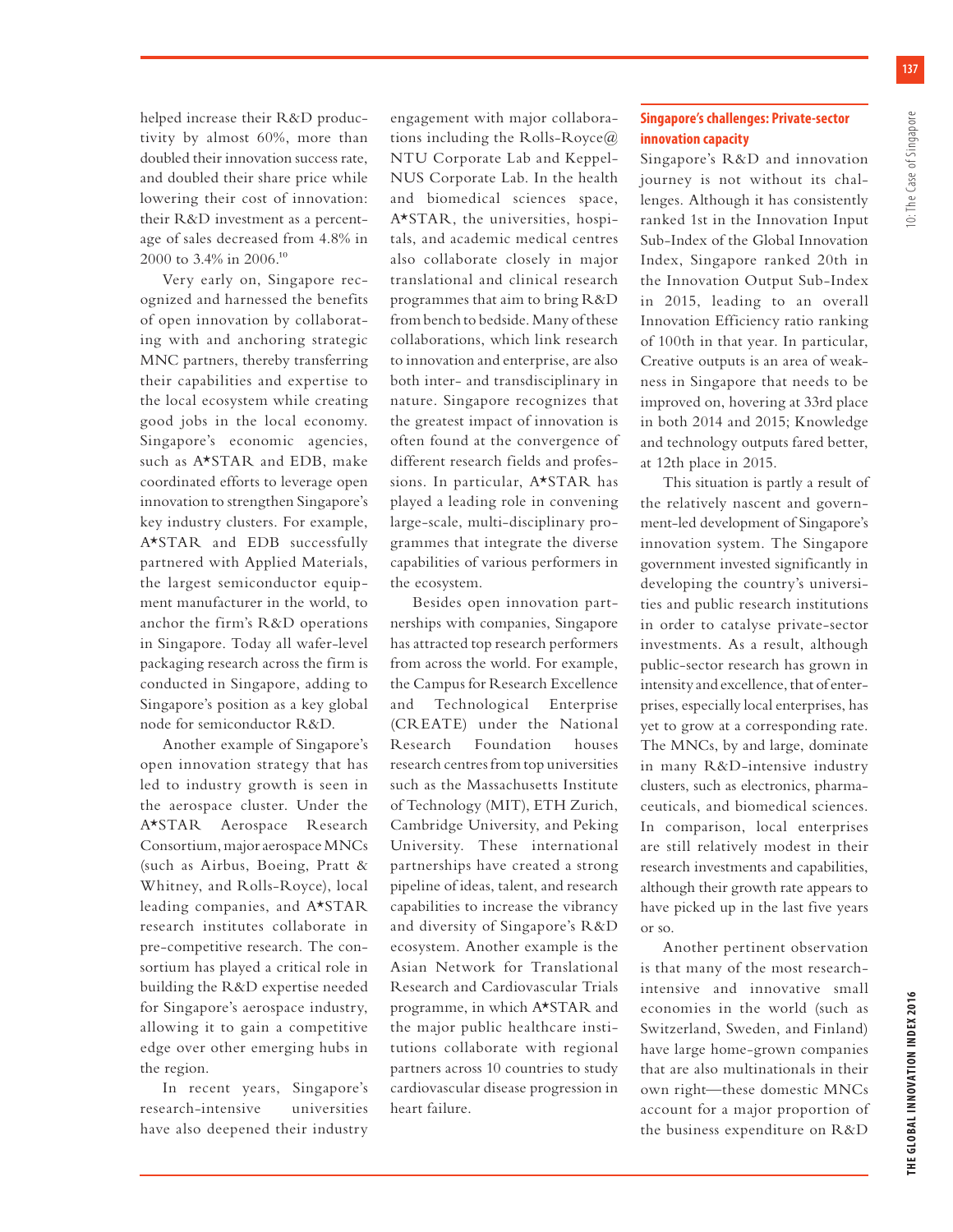**138**

(BERD), and are the engines of innovation as well as technology receptacles of the R&D outputs in their home countries (Figure 3, Table 1).<sup>11</sup> For example, in Sweden, about 80% of business R&D is performed by a few large multinational companies, and 49% of BERD spent by Swedishowned MNCs.12 In Finland, Nokia alone used to contribute almost half of BERD in its heyday.<sup>13</sup> In comparison, it takes more than 100 companies in Singapore to contribute 80% of BERD and the large local enterprises collectively contribute only 17%.14 The stark difference illustrates plainly that Singapore's domestic enterprises are nowhere near as large or as research-intensive as those in other small researchintensive countries.

Singapore is well aware of this challenge and of the importance of local enterprises, both small and large, to a strong and sustainable economy. Indeed, Singapore's SMEs employ 70% of workers and contribute 50% of total GDP.<sup>15</sup> Therefore, in recent years, government policy makers have placed greater emphasis on the technological upgrading of SMEs. SPRING, an economic agency dedicated to helping Singapore's SMEs grow, offers a broad slew of incentives and credit schemes to encourage SMEs to conduct R&D. A\*STAR also carries out programmes that support the transfer of technologies and expertise from its research institutes to SMEs. Examples include the Growing Enterprises through Technology Upgrade (GET-Up) programme, which helps companies with their technology roadmapping and attaches research scientists to companies to increase their absorptive capacity; and the Technology Adoption Programme, which encourages companies to adopt ready technologies that may help them improve productivity.

Singapore is also increasing its efforts to collaborate with large local companies. For example, in the marine and offshore sector, Singapore is building a deepwater ocean basin and will partner with the industry, including local shipyards, to grow prototyping and testing capabilities for offshore platform development. More recently, companies outside the manufacturing sector—such as the DBS Bank and Singtel—have stepped up to collaborate with public-sector performers to enhance the digitization and data analytics capabilities within the banking and telecommunication sectors, respectively.

In addition, Singapore is stepping up its efforts to develop its entrepreneurial ecosystem. Assistance schemes such as the Technology Incubation Scheme, Early Stage Venture Funds, and the Technology Enterprise Commercialisation Scheme provide funding support for companies in their early stages. Within the one-north area, the government has built dedicated infrastructure for start-ups at the JTC Launchpad, which houses a growing number of successful local information technology and biomedical start-ups. Indeed, startups in Singapore have more than doubled in the last decade, growing from 24,400 in 2005 to 55,000 in 2014. The Global Entrepreneurship and Development Institute's annual Global Entrepreneurship Index now ranks Singapore as the 11th most entrepreneurial country.16 However, Singapore's start-up scene is still far from the likes of Silicon Valley or Israel, and there is much room to inculcate more entrepreneurial mindsets in young Singaporeans and catalyse more start-up activities.

There is a silver lining in all these endeavours: Many local companies are now aware of the benefits that R&D and innovation can bring to their businesses, especially as they seek to differentiate their products and services from the competition. The aspiration is that, with continued persistence and more success stories of local enterprise growth, Singapore's private-sector innovative capacity will close the gap with the top research-intensive countries in the world. Singapore has some way to go in terms of cultivating a vibrant, R&D-intensive private sector, but it is on the right trajectory.

### **Conclusion: The way forward for Singapore**

Singapore's R&D efforts have led it to be consistently ranked in the top 10 in the Global Innovation Index. It came in 7th in the 2015 GII, the topranked country in the South East Asia and Oceania region. Singapore ranked 1st in the Innovation Input Sub-Index and is seen to be strong in the Infrastructure and Business sophistication sub-pillars, in which it ranked 1st for each pillar. Its strong performance in the GII rankings is undergirded by strong growth in gross expenditure on R&D (GERD) and BERD, as shown earlier. The impact of these R&D investments is evident in the creation of many high-value jobs for the Singapore economy, with 32,835 research scientist and engineer (RSE) jobs in 2014, a growth of 6% CAGR over the last 10 years.<sup>17</sup>

Interestingly, because of the way Singapore's R&D sector has developed—through a government-led effort aimed at catalysing privatesector activities and investment the Business sophistication pillar is viewed in Singapore as an output of its public R&D endeavours rather